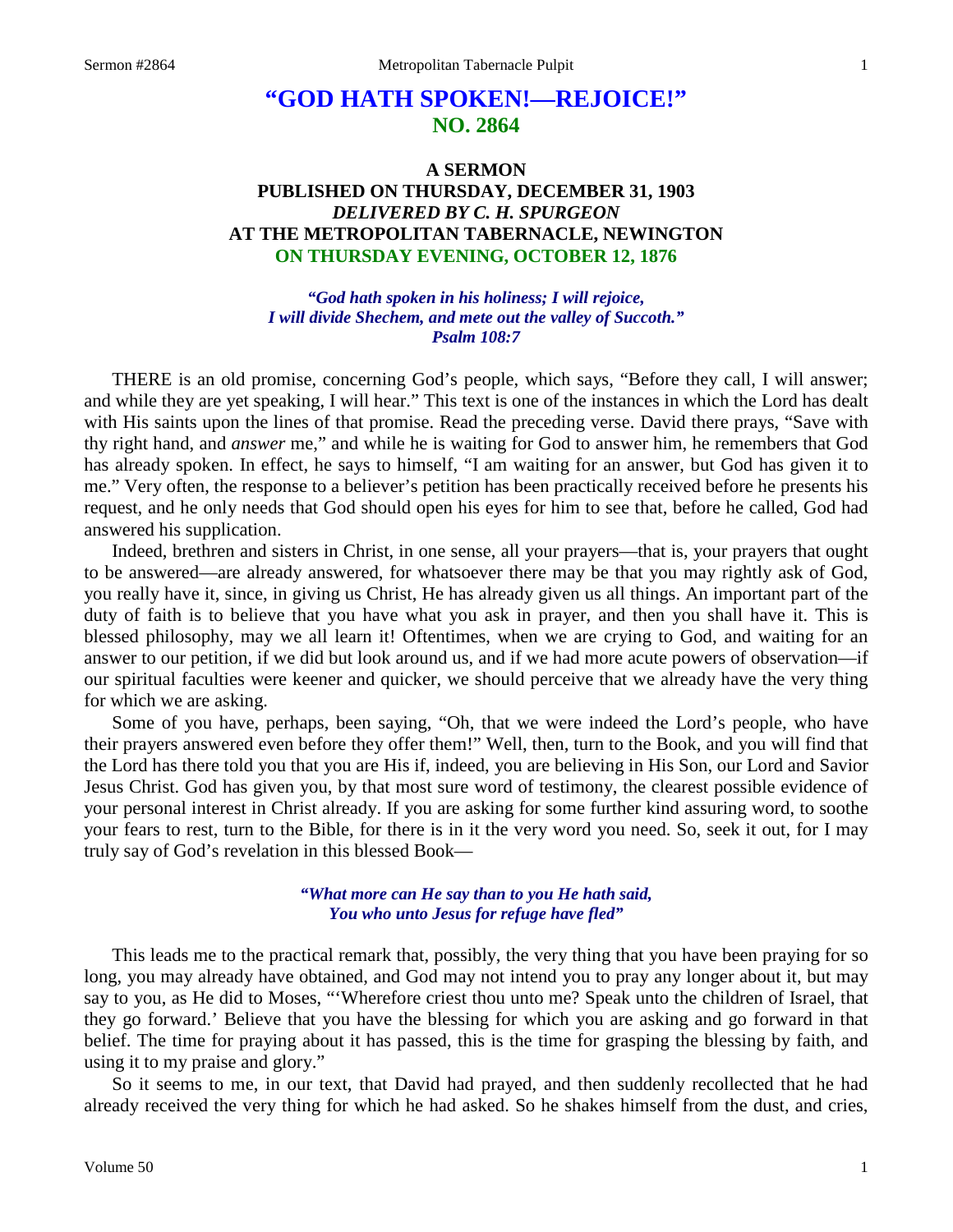confidently and jubilantly, "God hath spoken in his holiness; I will rejoice, I will divide Shechem, and mete out the valley of Succoth."

**I.** Three things are clear in the text, and the first is, that GOD'S WORD IS THE FOUNDATION OF FAITH, "God hath spoken in his holiness." That is the solid basis on which faith builds.

To me, this is a very precious truth, even for the very childhood of Christian life, *"God hath spoken."* He has not merely put before us His works, which are like hieroglyphs, difficult to read at times, but He has actually broken what else had been the eternal silence and spoken to us in words that even a child can comprehend. Unbelieving men still say, as they did of old, "'Since the fathers fell asleep, all things continue as they were from the beginning of the creation.' If there is a God at all, there is a great gulf fixed between Him and men, how can we know anything about him?"

Ah, sirs! that great gulf will always be between you and your God if you do not believe in the revelation that He has given you in His inspired Word. Until that terrible day comes, when He shall speak in thunder-tones of wrath and summon His guilty creatures to appear at His judgment bar, you will not hear His voice, except as it speaks to you in His Word.

But "God hath spoken in his holiness," and we ought to be thankful that we have not to serve a God who is dumb. He spake, in the garden of Eden, when our first parents sinned against Him. To the serpent He said, "I will put enmity between thee and the woman, and between thy seed and her seed; it shall bruise thy head, and thou shalt bruise his heel." It was a message of hope to the world when God spake that great promise concerning His Son. Since then, "at sundry times and in divers manners," God has spoken unto men by His servants, and "by his Son," of which we have the record in this blessed Book, and since it is a message of mercy and love to us, we ought at once to rejoice that "God hath spoken."

Sinner, you are pleading with God for mercy, and He might well refuse to answer you even a word, but "God *hath* spoken" already, and the answer to your petition is already recorded in His Word. If, when Adam sinned, He had turned away from our rebellious race and said, "Henceforward, I will hold no communication with you until that day when, with fire and sword, I punish you for your many transgressions," we should have had no cause for complaining against Him, certainly, we could not have impeached His justice, or found fault with His severity.

But "God *hath* spoken," He hath broken the silence which would have been death to us, and blessed be His name, He has divinely spoken to us by Him who is THE WORD OF GOD—by God's great *logos*—the only voice by which He could fully speak out His whole soul so that men might be able to comprehend Him, and it is upon what God has spoken unto us, by His Son, that we have to place our faith, so that, had He not spoken, we should not have had any foundation for our faith, but this is our joy, that "God hath spoken."

Many of us are, I trust, at least somewhat acquainted with what God hath spoken, though I wish that we were all more perfectly acquainted with His Word, and that our confidence more fully rested upon what the Lord has therein revealed to us.

Why is it that you are able to confide in God's Word? Surely, it is because you know that, *for God to speak, is for Him to do as He hath said.* By His Word, He made the heavens and the earth, and it is by His Word that the heavens and the earth continue as they are to this day. When He shall "once more" speak, as Paul says in his Epistle to the Hebrews, then shall He unmake what He made, and cast away the worn-out vesture, for, as the Old Hundredth Psalm reminds us—

## *"He can create and He destroy."*

God's speaking is very different from man's. Very often, man talks about something that he says he will do, but when he has talked about it, there is an end of the matter so far as he is concerned. Man has spoken, oh, yes! but you can never be sure that, with the talking tongue will go the working hand. He who is quick to promise is not always so prompt to perform. We have many proverbs which remind us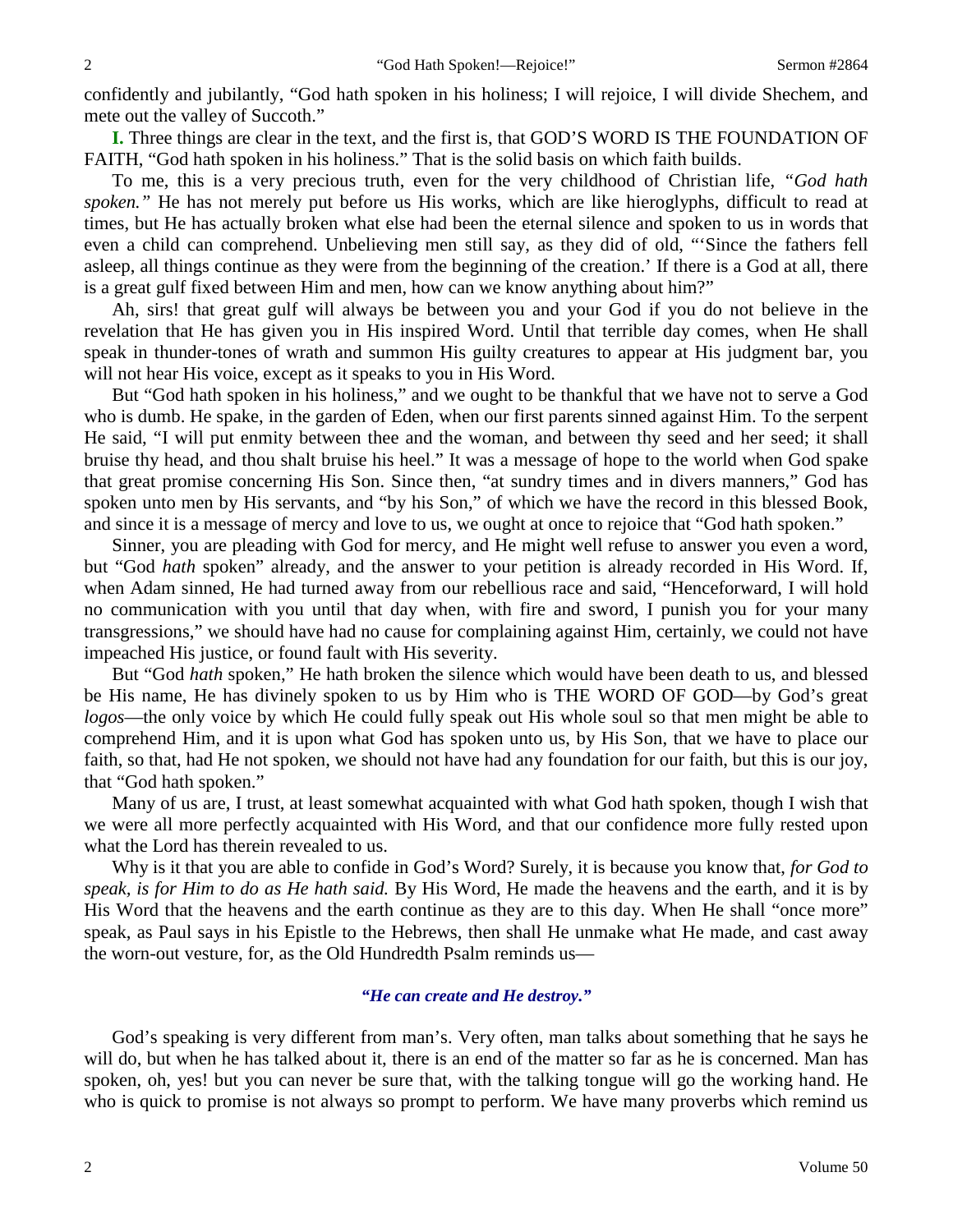that men set light by one another's promises, and well they may, but we must never set light by the promises of God. "He spake, and it was done; he commanded, and it stood fast."

So, beloved brother, if there is a promise of God to help you in a time of trouble, or to preserve you in the hour of temptation, or to deliver you out of trial, or to give you grace according to your day, that promise is as good as if it had been already performed, since God's Word shall certainly be followed by the fulfillment of it in due season. I beseech you, then, as you read the promise, to say to yourself, "It is done as God hath said."

If any man of means, with whom you do business, gives you His cheque for the amount he owes you, do you not say that he has paid you? Yet he has not handed to you even a penny in cash, no notes or gold and silver coins have passed between you, but you rightly say that he has paid you because his signature on the cheque is as good as money, and is not God's Word as good as man's? Ay, that it is, and far better! Then, so regard it, oh, for faith to do so at this very moment!

Further, *what God hath spoken shall never be reversed*. "God is not a man, that he should lie; neither the son of man, that he should repent." What He has spoken in public, He does not reverse in private. His own declaration is, "I have not spoken in secret, in a dark place of the earth: I said not unto the seed of Jacob, Seek ye me in vain." Whatever there may be in the sealed scroll that records God's purposes in predestination, there cannot be anything there to contradict what is written on the open scroll of divine revelation.

As to the doctrine of election, which often terrifies seeking souls, it never should do so, since there can be nothing, in the secret counsels of God, contrary to the plain promises of God recorded in His Word. He has not said "Yea" in one place and "Nay" in another, and if He saith "Yea" today, He will not say "Nay" tomorrow. He Himself said, long ago, "I am the Lord, I change not; therefore ye sons of Jacob are not consumed." Once let any message go forth out of His mouth, and it shall stand fast forever.

Oh, then, what a firm foundation for faith this is! First, "God hath spoken," and that is as good as if He had already done as He has said, and secondly, "God hath spoken," and that which He has said can never be reversed. If there is a promise in the Bible made to a penitent sinner, and you are a penitent sinner, that promise must be kept to you. If there is a blessing promised to a believing soul, and you are a believing soul, that blessing is sure to you. If God has promised to sustain you when you do cast your burden upon Him, and to bring you through the furnace, with your hair unsinged, He will do it, for He never yet has been false to His promise, and He never will be. Heaven and earth shall pass away, but not one jot or tittle of His Word shall ever fail. It stands, as an immutable decree, that JEHOVAH'S will shall be done, and this is JEHOVAH'S will—that, of all that He has promised to the sons and daughters of men, not one syllable shall ever fail. Oh, how blessedly faith ought to rest on such a foundation as this!

Our text says, "God hath spoken in *his holiness."* Now, it sometimes happens that our greatest difficulty in believing a promise of God lies in His holiness. There is, for instance, a promise of pardon to the soul that believeth in Jesus. We think of stern justice, with her majestic yet severe look. In our heart of hearts, we reverence her, and we ask, "How can God be just, and yet the Justifier of the ungodly?" We have, at times, had some idea of the perfect purity of God—the purity of Him in whose sight the heavens are not clean, and who charges His angels with folly.

We have trembled sometimes, as though we were dissolved into nothingness, when we have thought of His spotless purity, and we have said, "Can this holy God really mean to receive such sinners as we are, whose very clothes, as Job says, do abhor us? Can He purpose to bring us to His own right hand in glory that we may be among the courtiers in His heavenly kingdom?" Yes, He does mean to do even that, yet the thought of His purity makes us wonder how it can be done. Now, the joy of David was that, when God spoke concerning that glorious—

*"Stem of Jesse's rod,"—*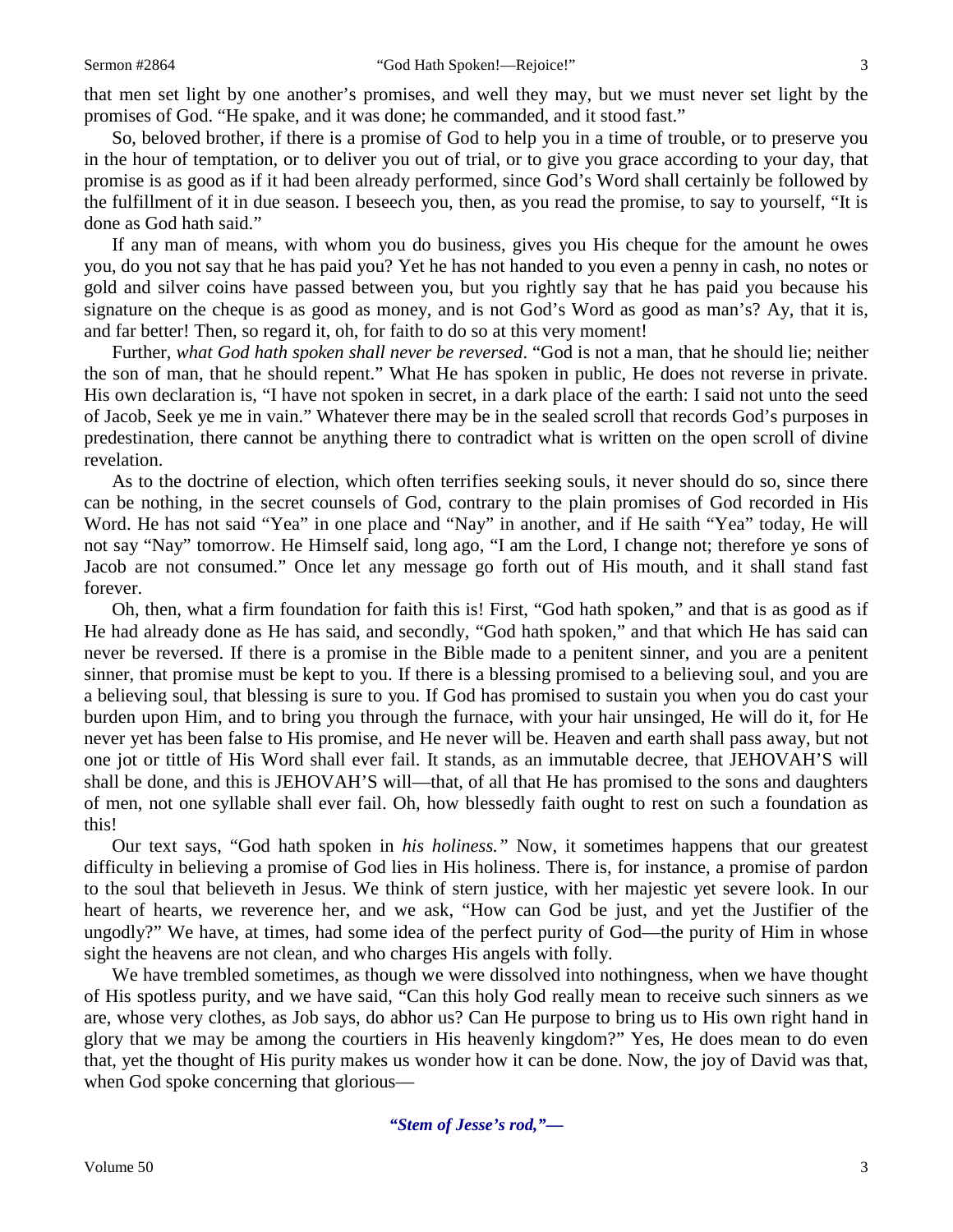he spoke it "in his holiness," that is, in His whole-ness, with His whole perfectly pure nature. He knew all that David then was, and all that David would be, yet He saw it to be consistent with His infinite perfections to make, even with such a man, "an everlasting covenant, ordered in all things and sure," and beloved brethren, when the Lord entered into covenant with Christ concerning those whom He gave to Him to be His portion forever, and when, in that covenant, He wrote down blessings exceedingly great and precious, and made promises so vast that we cannot at present form any estimate of their full value, He knew quite well what He was doing, and He did it, knowing all about your doubts and fears concerning your sinfulness and His own holiness.

And now, without in the least marring His perfect purity, and inflexible justice, "God hath spoken in his holiness" to poor lost sinners, and said that He will save all of them who trust in Jesus Christ, His Son, and He has also "spoken in his holiness" to His poor imperfect children, and said that He will bless them, and that He will not turn away from them to do them good.

This is the covenant that He has made with His people, "A new heart also will I give you, and anew spirit will I put within you: and I will take away the stony heart out of your flesh, and I will give you a heart of flesh. And I will put my Spirit within you, and cause you to walk in my statutes, and ye shall keep my judgments, and do them…And ye shall be my people, and I will be your God." All this, which "God hath spoken in his holiness," He will do without obscuring that wondrous attribute, or marring the glory of His adorable perfections.

**II.** Now, in the second place, let us notice THE JOY OF FAITH, "God hath spoken in his holiness; I will rejoice."

Are any of you heavy of heart just now? If so, I hope you will catch the spirit of David when he uttered these words. You ought to be glad that "God hath spoken in his holiness," and you must be glad if you feel and know that He has spoken to you. "God hath spoken: I will rejoice."

Observe that this joy, which faith has, is *a joy in the very fact that God hath spoken*. Though nothing may yet have been done for us, God hath spoken, and therefore our heart rejoices. Every divine promise, if it be rightly viewed by faith, will make the heart leap for joy. Suppose you do not need that particular promise just now, rejoice all the same, for you will need it by and by. If the promise is not made specially to you, yet it is made to somebody, therefore, rejoice that "God hath spoken" so as to meet the needs of somebody else's case.

What if the blessing be too high for you to reach at present? Nevertheless, rejoice that there are mercies stored up for future and more advanced stages of your spiritual growth. And suppose the mercy is one that you long ago enjoyed, still be glad that you did enjoy it in years past, and so rejoice that "God hath spoken." Oh, what hymns of praise there are in this blessed Book, if this be the theme of our song, "God hath spoken"! Then, the very first pages of Genesis ought to make us rejoice, and we will rejoice because we know how He made the worlds. Pass along through every page and feast your eyes upon every line of every page, and say all the while, "'God hath spoken in his holiness; I will rejoice.' This shall be the subject of my joy all the day long, and in the night watches, will I rejoice in His Word."

You perceive, as I have said, that *this joy comes to the believer even before the promise is literally fulfilled to him.* It is the joy of faith. You have not yet had the promise fulfilled to your sight, but seeing that it is fulfilled to your faith, begin to be glad about it. Praise the Lord for all the good things He has laid up in store for you, take upon your lips the words of that sweet singer who wrote—

> *"And a 'new song' is in my mouth, To long-loved music set;— 'Glory to Thee for all the grace I have not tasted yet.'"*

When you are ill, bless God for the health you will enjoy when you get well. When you are downhearted, bless God for the joy that you will have when He shall again lift up the light of His countenance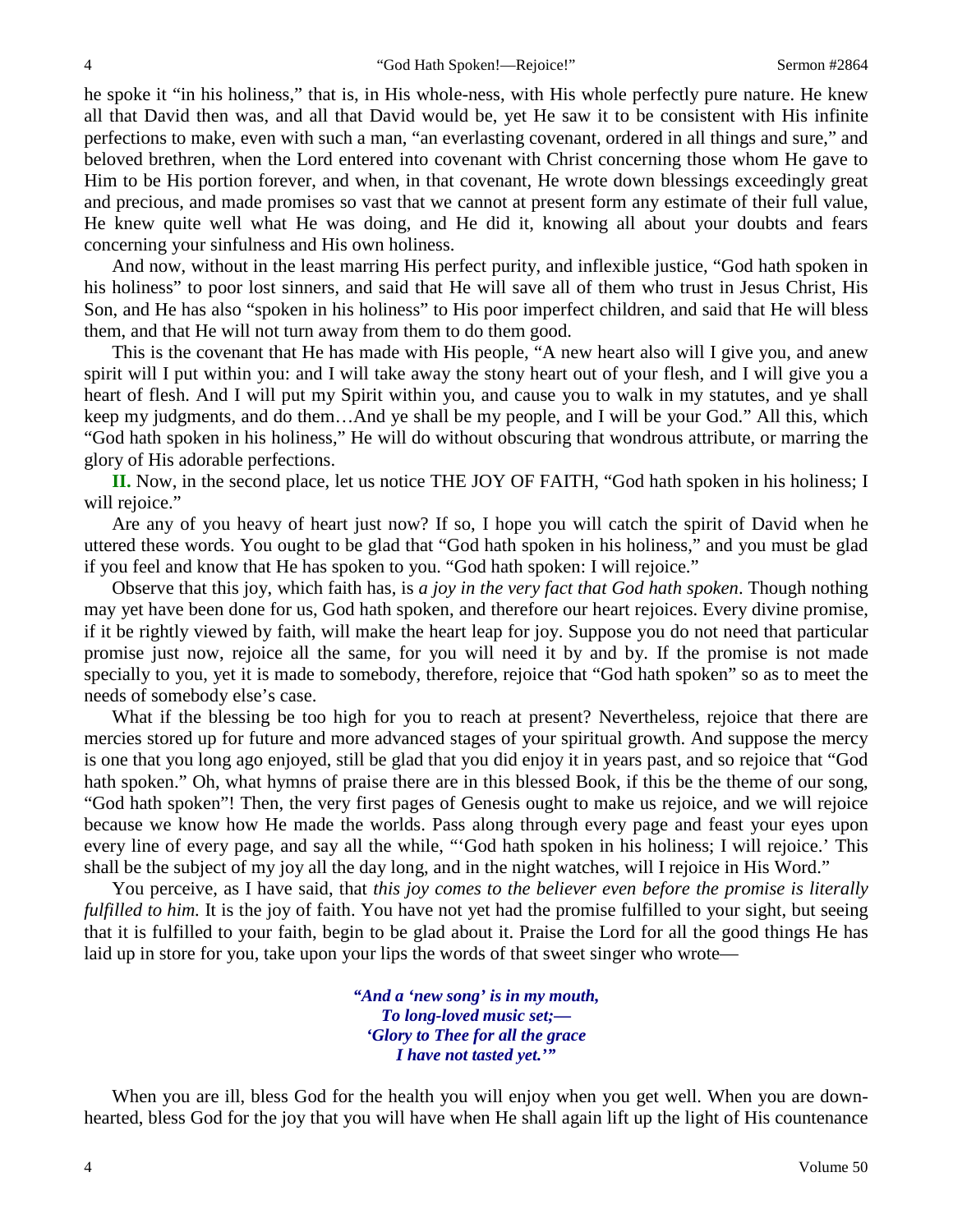upon you. When you go to the grave of a Christian friend, bless God because you will meet that friend again. Though you cannot yet see the joys that await you inside the gates of pearl, begin to bless the Lord for all that He has prepared for them that love Him. Borrow from the eternal future, you may, for there is plenty of it. There is an infinity of joy, therefore, antedate it a little while. Send your messengers across the Jordan to bring you some of the Eshcol clusters. You may do so, for they are yours, and you may have some of them, even now, as foretastes of the bliss that is yet to be revealed.

"God hath spoken" to His servants of the great things that He will do for them for many years to come, and throughout eternity. He hath said, "I will never leave thee, nor forsake thee." He hath said, "Where I am, there shall also my servant be." Therefore, as "God hath spoken," though as yet my soul abideth in the land of darkness, and drought, and barrenness, yet because He will fulfill His promise, my heart shall rejoice. David says, in the 11th verse of this Psalm, "O God, who hast cast us off," yet here, though he is one of the cast-offs, he says, "God hath spoken in his holiness; I will rejoice."

Perhaps I am addressing a minister, whose public labors are apparently unsuccessful. My brother, you have been exceedingly grieved because your people have been like the children of Ephraim, who, "being armed, and carrying bows, turned back in the day of battle." Well now, you must not give way to discouragement, or fall into a dull and sad state of mind, but you must say, "'God hath spoken in his holiness; I will rejoice.' Though I have not, as yet, seen any success attending my efforts, He has said, 'They that sow in tears shall reap in joy,' and I believe I shall do so, for I have often sowed in tears, and sowed the good seed of the kingdom with many tears and many prayers. Therefore, though I seem, at present, like one of the cast-offs, and little good has come of all that I have done, yet 'God hath spoken in his holiness,' and therein 'I will rejoice.'"

I may be speaking to a brother who is tried in another way. You, dear friend, have not enjoyed the means of grace as you used to do. You blame yourself for the change, and it is right and proper that you should do so. You have not now those happy experiences that you once had, neither do you enjoy such blessed visits from your Lord as you had a year or so ago. You know that the fault lies with you, still, remember that faith is never dependent upon feeling, and our confidence is never to rest upon our inward condition. Otherwise, it rests on the shifting sand, but if this is the case with you, now is the time for you to exercise faith, and to say, "Though I am, as it were a cast-off, and the Word of the Lord is not just now solacing my heart, yet 'God hath spoken,' and sinner as I am, if I be not a saint, I trust to what God has said to believing sinners, and 'I will rejoice,' even though I seem to be only a cast-off."

Once more, notice that David, at the time he wrote this Psalm, had discovered *the vanity of human confidence*. He says, in the twelfth verse, "Give us help from trouble: for vain is the help of man." "My best friend has proved to be a traitor, he that ate bread with me, hath lifted up his heel against me. Those, who said that they would never leave me, and who never did leave me while there was anything to be got out of me, are all gone. I said in my haste, 'All men are liars,' but 'God hath spoken in his holiness; I will rejoice."

It is grand faith that can rejoice in God when friends go as the swallows fly away in the autumn or drop off as the leaves fade when the summer comes to an end. That was the kind of faith that Habakkuk had when he sang, "Although the fig tree shall not blossom, neither shall fruit be in the vines; the labor of the olive shall fail, and the fields shall yield no meat; the flock shall be cut off from the fold, and there shall be no herd in the stalls: yet I will rejoice in the LORD, I will joy in the God of my salvation."

This is a good crutch for Mr. Ready-to-halt, nay, better than that, surely this will take Ready-tohalt's crutches away and enable him to run without weariness in the ways of the Lord. Why, brethren. Here are the wings of eagles for you, if you only know how to use them, "God hath spoken." What a mighty power your soul will have in prayer if you go to God and say, "Do as thou hast said." What a sword this is to flash in the face of the foe, "God hath spoken." *"It is written"* is that which makes old Rome to tremble, and her seven hills to quake for fear. Get you a rejoicing grip of this great truth, and the dwarf shall become a giant, the feeblest among us shall be as David, and the house of David shall be like the angel of the Lord.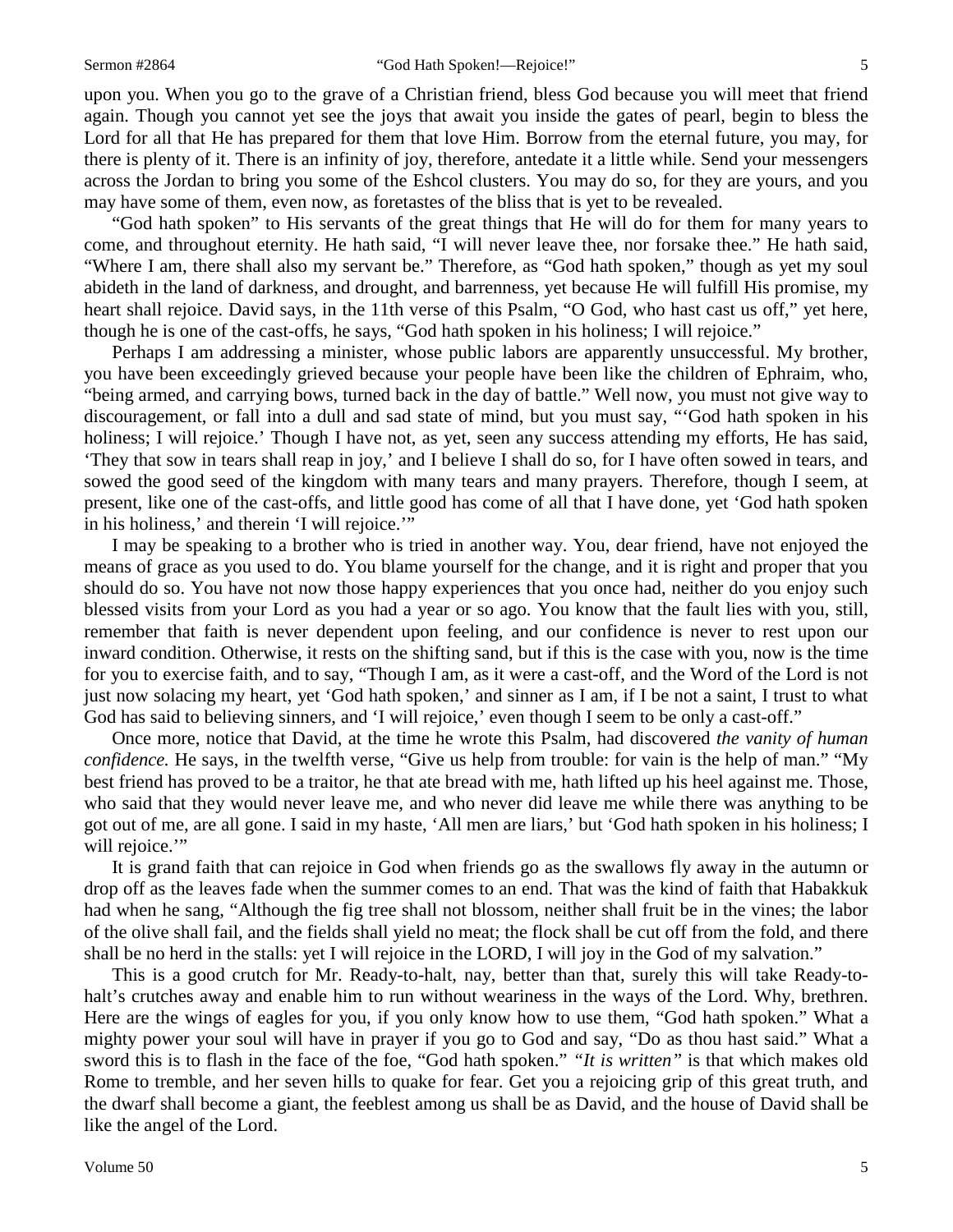**III.** The latter part of the text shows us THE ACTIVITY OF FAITH, "God hath spoken in his holiness; I will rejoice, I will divide Shechem, and mete out the valley of Succoth."

That is, David says "As God has given me these places to be parts of my kingdom, I will go, and take possession of them." Some people's so-called faith is of this order—"God has promised a great blessing, let us go—and sleep." Their philosophy is—"God's promise will be sure to be fulfilled, therefore, let us eat and drink, and not trouble at all about the matter. The Lord will have His own people, and He will carry out His own purposes and decrees. They stand fast forever, so the best thing for us is to do nothing at all. God says that there shall be a harvest, so there is no need for our sowing, and we can lie abed as late as we like."

That is the kind of fatalism that many carry even into their Christianity, they make the eternal purposes and blessed promises of God to become reasons for inaction, but it is not so with any sane child of God. He girds up his loins and says, "God hath spoken in his holiness; I will rejoice, I will divide Shechem, and mete out the valley of Succoth."

Whenever you look into the Word of God and read what "God hath spoken" to you, *see that you appropriate it.* Suppose that He has promised you comfort, do not rest satisfied without that comfort. Suppose He has promised you joy and peace in believing, never rest till you have that joy and peace. Suppose He has promised you complete sanctification, full deliverance from the power of evil, do not be satisfied till you are delivered from it all. Never say, "Ah, that is a constitutional sin, that is the result of my temperament." No, brother, if the Lord hath promised you the victory over your enemies, be not satisfied till you have planted your foot on their necks, and they are in subjection to you.

Some Christian people are living, spiritually, on a penny a week, when their income might be ten thousand a day. You might live like kings, yet you are starving like paupers. Your faith might lay hold on God's exceeding great and precious promises, and so fill her mouth with good things, but instead of doing so, you are quivering with the palsy of unbelief, and so not grasping what God has put within your reach. There lies Succoth, but you do not mete it out. There lies Shechem, but you do not divide it. Yet they are both of them yours by divine donation. Oh, if our faith did but really grip the promises, and believe in the promise-keeping God, she would never rest till she possessed all the blessings that are really hers!

I think that every young Christian should say, when he joins the church, "Now, I do not want to be merely an average Christian. I am nothing, and less than nothing, in myself, but if there is any blessing to be had from God I will have it. If I can have a closer walk with God than others have, I will have it. If there is more of Christ's likeness to be had than others possess, I will have it. By God's grace, 'I will divide Shechem, and mete out the valley of Succoth.' If God has given me permission to take anything, why should I not have it?"

If you have leave given you to go to Windsor Castle, or Buckingham Palace, as often as you like, and to take whatever you please that is there, and to be treated as a prince, I warrant that you would not need anyone to remind you that you had not been to either place for weeks. If you had such privileges accorded to you, you would be sure to avail yourselves of them, yet here are the gates of the palace of prayer always open to you, and the doors of communion never shut against you, and Jesus, the great King of kings, not only inviting you to come unto Him, but even urging you to abide in Him, and never to depart from him—yet alas! you do not have fellowship with Christ by the month together. Be no longer like the starveling professors that, now and then, taste a little of the heavenly manna, but generally, live on the leeks, and the garlic, and the onions of Egypt.

So, if we have faith in God, we ought to take possession of all that is ours, and further, *we ought to know what we really do possess.* It is delightful to see David here mentioning his various possessions, "I will divide Shechem, and mete out the valley of Succoth. Gilead is mine; Manasseh is mine; Ephraim also is the strength of mine head; Judah is my lawgiver, Moab is my washpot; over Edom will I cast out my shoe; over Philistia will I triumph. Who will bring me into the strong city? who will lead me into Edom?"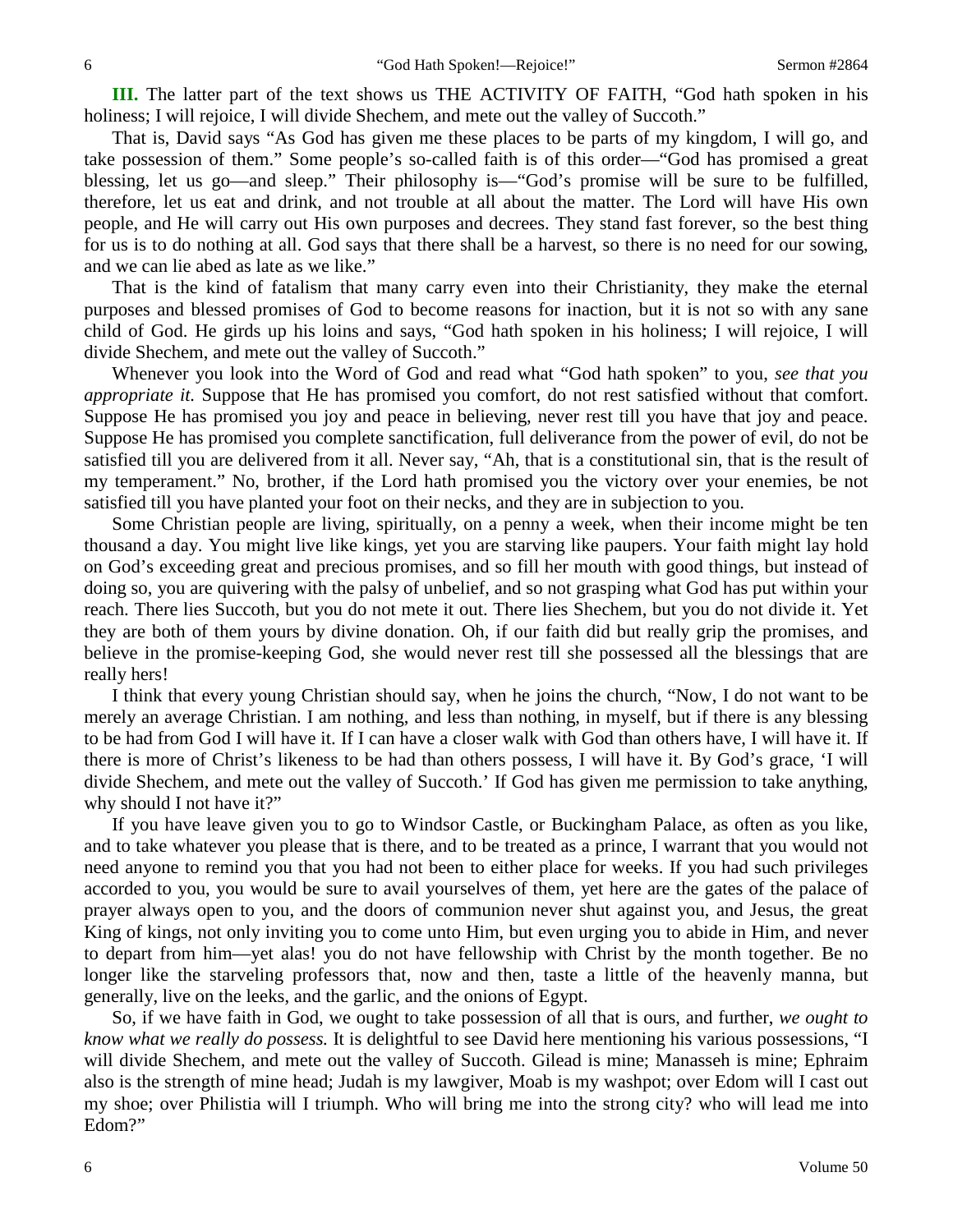Perhaps you say, "That is very uninteresting, I do not understand it." No, but David did. He had seen Shechem, and he knew that it was a place worth possessing, and Gilead, and Manasseh, and all the other places interested him, if they do not interest you. And when a child of God looks over his spiritual treasures, and mentions them one by one, he takes an interest even in the very mention of them. The Bible is a dull book to a person who has no part or lot in it.

There is no drier reading, in all the world, than the reading of a will in which one has no interest, but there is nothing that would interest you more than listening to the will of your old uncle, in which he had left you a large fortune. You would lean forward, and you would put your hand to your ear lest you should lose any of it, and you would think that you had never heard a more eloquent discourse than that, and when a man gets to know what "God hath spoken," what He hath written for him in this blessed Book, which contains His will, every word is music to him, and he is ready to pick out some of the choicest words and say, "Regeneration is mine, justification is mine, adoption is mine, sanctification is mine, union to Christ is mine, resurrection is mine, eternal life is mine, yea, all things are mine," and he would dwell upon each one with a holy unction, at least to his own soul.

Then, if you know what God has given you, *mind that you use it all*. What does David say? "Moab is my washpot; over Edom will I cast out my shoe." As an Oriental, who is weary, throws his sandals to one servant, and then puts His foot out, that another servant may lave it with flowing water, so David says, "I will use Moab and Edom as my servitors."

Now, Christian man, if you have true faith, and mean to do real business with God, and for Him, say to yourself, "I have this, and that, and the other blessing, and I am going to use them all for His glory. I have been adopted by God, I am His child, so I will plead with Him, and will get all I can from my Father to use in His service! I am justified, I have peace with God, so I will go forth, and in the power of that peace, I will let others see what bliss Christians know. Then I also have sanctification given me in Christ, so I will use that, and seek to be a true saint, that my life may be a blameless, holy, gracious, Christ-like life. By God's grace, I will not have even one unused privilege.

Once more. David, being in the spirit of full faith in God, now *manifests the spirit of enterprise,* for he says, "God has given me Edom; then I will have it. There is that strong city of Petra, the rock city. It is like an eagle's nest upon a crag, who is the bold man that can capture it, and take the spoil? The fierce sons of Edom, in the defile, will be sure to slay the first men who dare to march into that rocky chasm." "Who will bring me into the strong city?" says he, "who will lead me into Edom?" The spirit of enterprise and of conquest is in his soul, and then He adds, "Wilt not thou, O God, go forth with our hosts?" "Since thou hast spoken as thou hast done, thou wilt surely lead us to victory." In like manner, every man, who has faith in God's Word, ought to be a man of enterprise.

I wonder, brothers and sisters, how many of you have any enterprise for God in view just now storming some rocky sin, some Petra-like evil in your soul, that seems almost impregnable. You know that your Savior's name is "Jesus, for he shall save his people from their sins." Then, in the strength of that name, go up, and smite your bosom sin, and your constitutional sin, and never rest till you have driven your dagger through every evil that lurks within your soul.

Then think what room for enterprise you have among your fellowmen. "The earth is the LORD'S, and the fullness thereof," yet vast multitudes of mankind still sit in darkness, and in the shadow of death. Have any of you enterprise enough to go up against the strong cities that are still in rebellion against the Lord Jesus Christ? Can any of you go, and look after those who walk the streets, and seek to bring them to Christ? That would be conquering Edom itself. Have any of you enterprise enough to go down into the slums and dens of London, to seek out the poorest and the vilest of the people? Have you confidence enough to believe that the Lord Jesus Christ can give you that Petra-like city, that dark spot where thieves congregate, where blasphemy is the current language, and where profanity seems even to pollute the very air? Have you "pluck" enough to undertake such an enterprise as that?

Is there manliness enough in any one of you to attempt it? Then, having asked the question, "Who will lead me into Edom?" do not forget to pray, "Wilt not thou, O God? Thou hast spoken; wilt thou not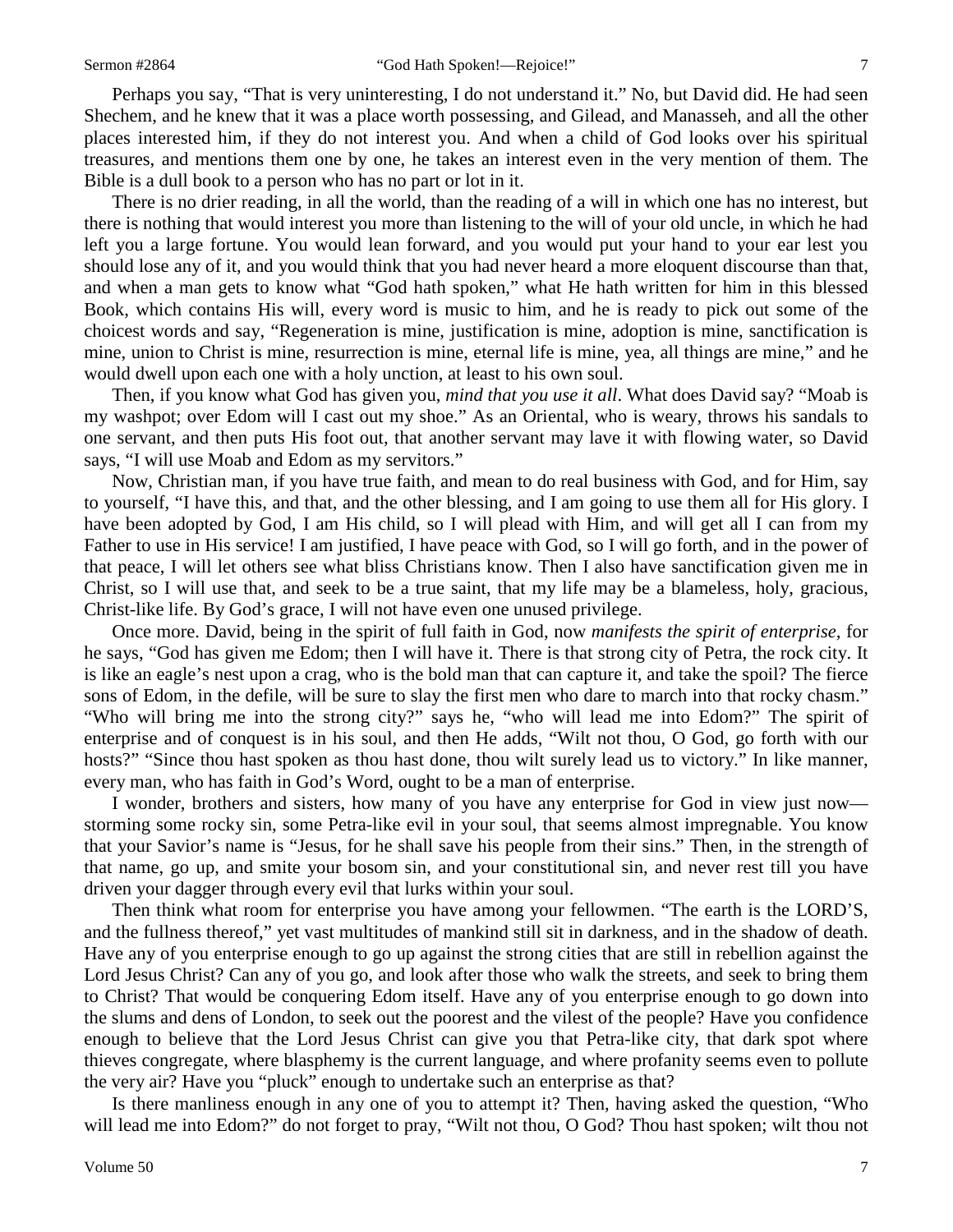also act, through thy people, so that all flesh may see the salvation of God?" Let each child of God say, "O my Father, I believe that, weak and feeble as I am, my weakness and feebleness need be no hindrance to me if I go to thy service in thy strength! 'Thou hast spoken in thy holiness; I will rejoice;' and in thy name, I will conquer the foe, and gather the spoil for thee." "Through God," says David, in the thirteenth verse, "we shall do valiantly: for he it is that shall tread down our enemies."

Therefore, if ye believe in God, haste to the spoil of his enemies, quit you like men, be strong! If you really are linked with omnipotence, prove it. Do not talk about it, but let your deeds show that the Lord of hosts is with you, and that the God of Jacob is your refuge. If, indeed, the Lord's arm be with you, smite as the Lord would smite. If, indeed, He speaks through you, speak as He would speak. Be strong, and very courageous, and press forward, in the name of God, set up your banners, and who knoweth whether even this feeble message of mine, in rousing you to action upon the basis of confidence in the Word of God, may not cast down some stronghold of the enemy, and make the walls of some mighty Jericho to fall flat to the ground? The Lord grant it for His name's sake! Amen.

#### **EXPOSITION BY C. H. SPURGEON**

#### *PSALMS 57:7-11 AND 108*

Let me say, before we begin our reading, that the 108th Psalm is made up partly of the 60th and partly of the  $57<sup>th</sup>$ , yet we are sure that the Holy Spirit is not short of language, so that he needs to repeat himself. It is always a pity to think that any portion of Scripture can be tautology. It cannot be, there is some good reason for every repetition, and you will see that, in the two Psalms, which we are about to read, the latter part of the 57th coincides with the first part of the 108<sup>th</sup>, and that, in the 57th Psalm, we have prayer and praise, and in the 108th, we have praise and prayer. It is well that we should see how these two holy exercises can change places—so that, sometimes, we begin with prayer, and pray ourselves up into praise, and at other times, we begin with praise, and find in it the strength we need to aid us in prayer.

**Psalm Chapter 57. Verse 7**. *My heart is fixed, O God, my heart is fixed: I will sing and give praise.*

Let the lions open their cruel mouths, and roar, and let wicked men, "whose teeth are spears and arrows, and their tongue a sharp sword, do their worst against me, let my every footstep be among the nets and pits that they have set and dug to catch me, even in the midst of danger, 'my heart is fixed, O God, my heart is fixed: I will sing and give praise."

**8.** *Awake up, my glory; awake, psaltery and harp: I myself will awake early.*

"I will awake the dawn,"—so the Hebrew has it—"I will wake up the morning, and chide it for being so long in opening its eyes to look upon God's works. David did this, notwithstanding all the trials of his surrounding circumstances. He calls on his "glory"—perhaps he means his tongue—possibly, his poetic faculty—perchance, his musical skill—it may be that he means his intellect—whatever his "glory" is, he calls upon his highest powers to awake to praise his God. Then he takes his psaltery and harp—strange companions for a man whose soul is among lions, but saints know how to evoke sweetest music even when their enemies are fighting fiercely against them—and he sings—

**9-11.** *I will praise thee, O lord, among the people: I will sing unto thee among the nations. For thy mercy is great unto the heavens, and thy truth unto the clouds. Be thou exalted, O God, above the heavens: let thy glory be above all the earth.*

Have not some of you found God's mercy to be "great unto the heavens"? It even seemed to reach above the heavens, and as for God's truth, you followed it till you could follow it no further, for it had ascended above the clouds. We could scarcely, I think, ever expect to understand here all the truth which God has pleased to let us hear or read. It reaches "unto the clouds," and there we must leave it for the present. When God ceases to reveal anything, we may cease to inquire concerning it.